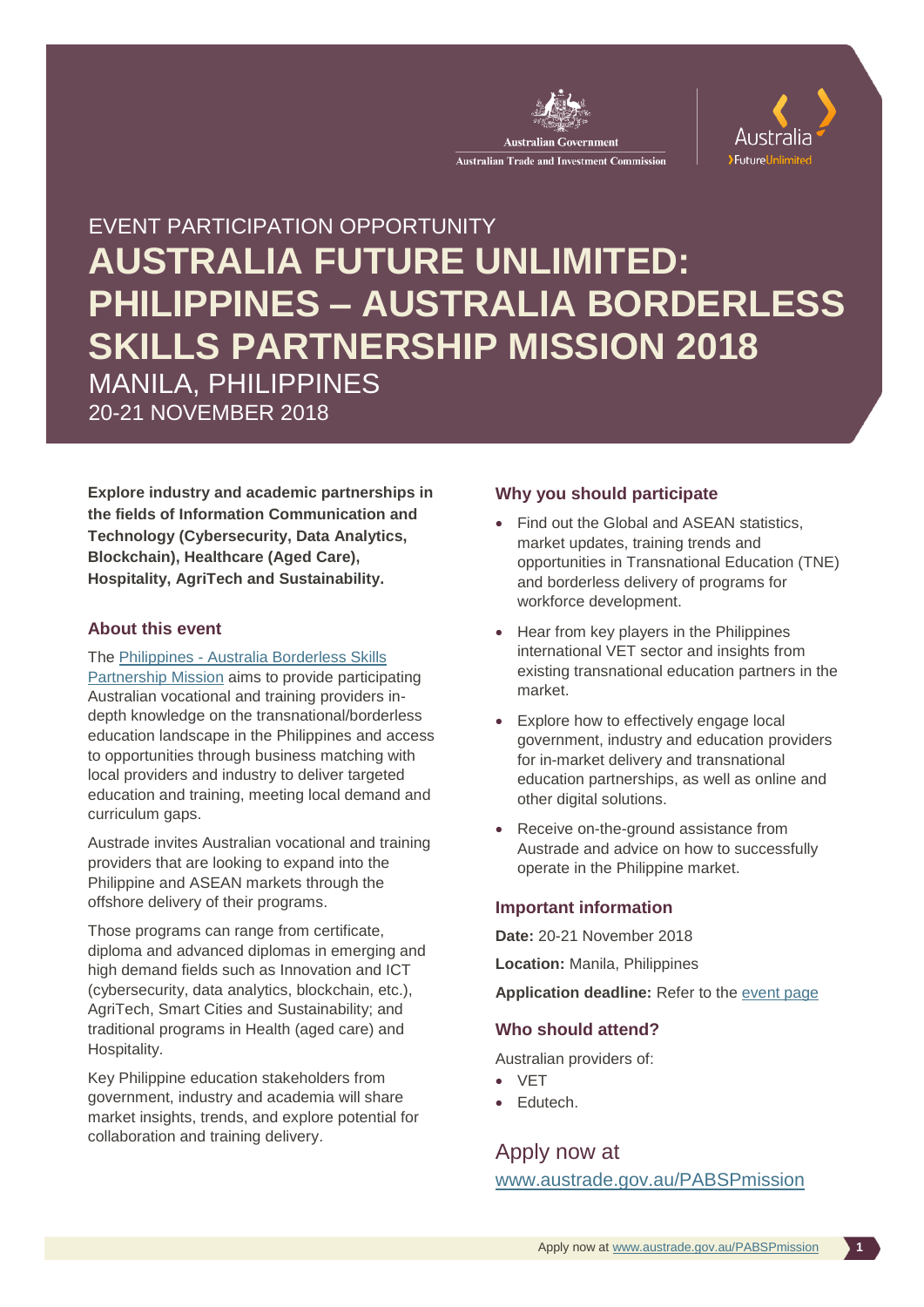### **Market insights**

 The Philippines is one of the fastest growing economies in the world with a 6.7 per cent GDP growth rate in 2017 and anticipating similar growth in 2018.<sup>1</sup>

Employment and accelerated productivity are top of the agenda for the Philippine Government and private sector to support a 106 million-strong population with a median age of 23 years old. Reforms such as the implementation of a K-12 system are aiming to 'future-proof' jobs and address broader industry skills gaps.

 As the country is embarking on an innovation and digital transformation, gaps have been identified within the existing curriculum and skillset of the local workforce. Key industries such as the Knowledge and Business Process Outsourcing sector, which employs over 1.3 million people, are working towards moving up the value chain and therefore are seeking to upskill and access relevant professionals. Core skills such as big data, data analytics, cybersecurity, blockchain, digital commerce and fintech are in high demand. With 60 million internet and social media users, 130 million mobile connections and 54 million active mobile social users, the Philippines is well-poised to adopt new technology and develop a dynamic innovation ecosystem.<sup>2</sup> The Philippine government, industry and private sector have all been promoting innovation and digitisation, which in turn is providing a conducive landscape for local and foreign companies offering digital solutions and technologies.

In May 2017, the Department of Information and Communications Technology (DICT) announced the National Cybersecurity Plan 2022, which was formulated to address the urgency to protect the nation's critical infostructures, Government networks both public and military, small medium enterprises to large businesses, corporations and its supply chains and every Filipino using the internet. The country is in the process of establishing a Cybersecurity Centre and Training Academy opening opportunities for curriculum and qualifications development.

- According to World Education News and Reviews, nurses and other health professionals provide vital inhigh-demand services in virtually all societies and are among the groups of workers likely to continue to migrate internationally in high numbers.<sup>3</sup> The Philippines produces one of the largest numbers of health sector workers and is a major exporter of health workers worldwide. The Philippine Professional Regulations Commission licenses approximately 2,600 physicians, 6,700 nurses, 3,900 midwives and 1,400 medical technologists every year. Opportunities continue to exist in vocational education and training in health geared for upskilling of locally trained health care workers to address local and international demands for health professionals, especially in sub-specialisations such as active senior living.
- During the January-June 2018 period, 3.7 million foreign tourists came to the Philippines, a 10.4 per cent increase on the same period last year. Hospitality developments are on the rise and tourism is seen as a growth sector for the country. Addressing environmental issues and establishing a more sustainable tourism industry are also priorities following the temporary closure of Boracay.
- Agriculture, whilst being one of the largest employers, continues to struggle to make a significant contribution to the economy. Agtech and Foodtech training can be vehicles to improve the productivity of the sector, especially within larger international and local farming and processing centres.
- Unprecedented public spending has been allocated to the 'Build Build Build' program, with 75 flagship approved projects in transport, railways, roads, airports, ports, energy and utilities to be deployed by 2022. There is also a push to establish new regional growth centres and sustainable integrated cities such as New Clark City outside of metro Manila. Developers and construction companies are struggling to access skilled workforce trained to meet the sustainable development requirements.

<sup>-</sup><sup>1</sup> World Bank, 10 January 2018

<sup>2</sup> We are Social Report, January 2017

<sup>3</sup> Mobile Nurses: Trends in International Labour Migration in the Nursing Field, WENR 2018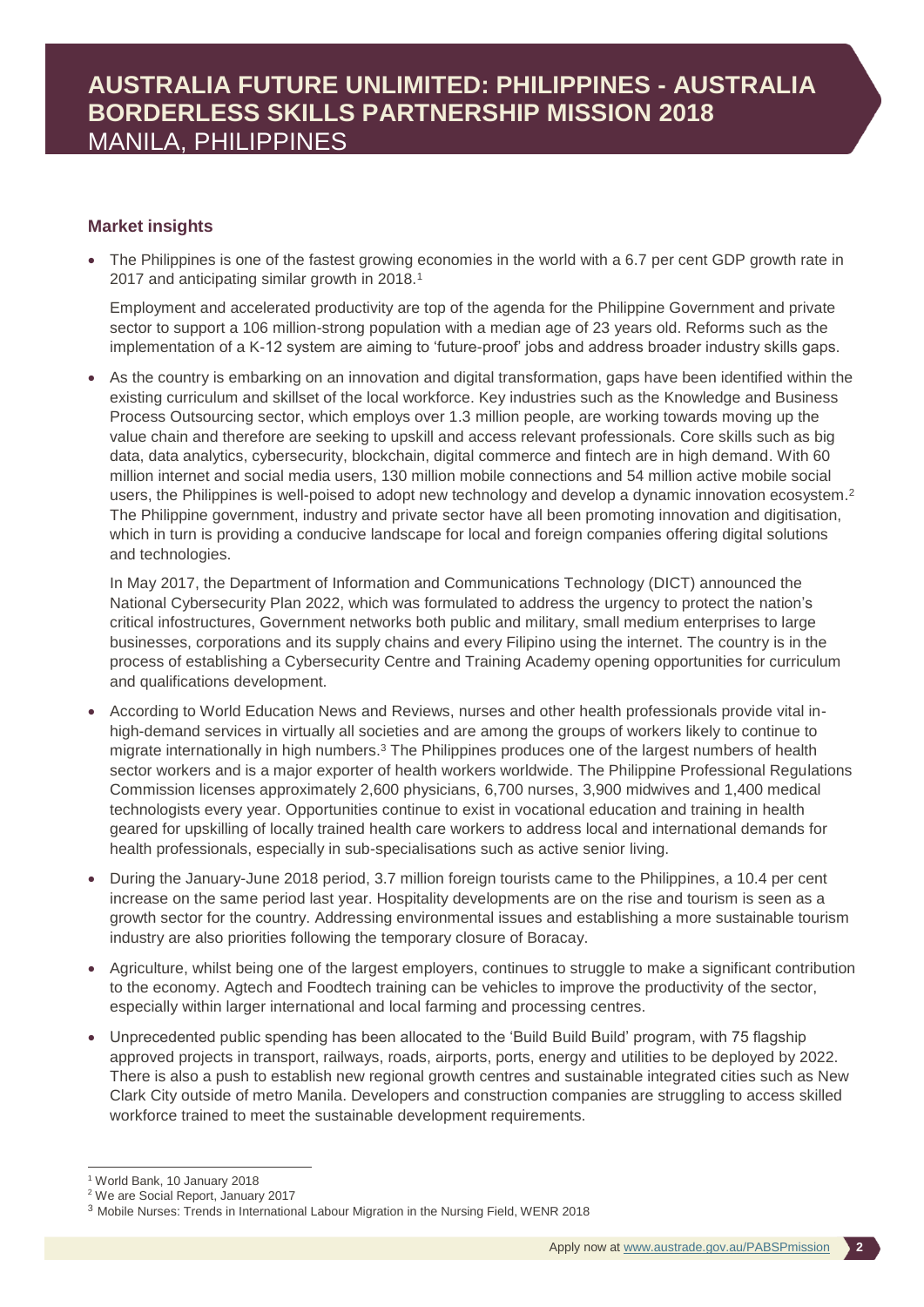## **AUSTRALIA FUTURE UNLIMITED: PHILIPPINES - AUSTRALIA BORDERLESS SKILLS PARTNERSHIP MISSION 2018** MANILA, PHILIPPINES

### **Market Information Package (MIP)**

Visit the [Philippines](https://www.austrade.gov.au/Australian/Education/Countries/Philippines) education market profile for more insights, news, opportunities and detailed student data.

The MIP is Austrade's online market intelligence service for the Australian international education sector. Information on how to subscribe is available on the [Austrade website.](http://www.austrade.gov.au/Australian/Education/Services/Market-Information-Package)

### **Event program**

Below is a brief overview of the program. A detailed version will be provided in the Event Participation Kit.

| <b>Date</b>      | <b>Location</b>      | <b>Activity</b>                                                                                                                                                                                                                                                                                                                                                                                                                                                                                                             |
|------------------|----------------------|-----------------------------------------------------------------------------------------------------------------------------------------------------------------------------------------------------------------------------------------------------------------------------------------------------------------------------------------------------------------------------------------------------------------------------------------------------------------------------------------------------------------------------|
| 20 November 2018 | Makati City (Manila) | A.M.<br>Welcome and ASEAN/Philippine Education Market briefing<br>$\bullet$<br>by Austrade<br>Roundtable discussion with Philippine Government:<br>$\bullet$<br>Updates on K-12, Programs and partnership needs in<br>Workforce Development and Skills Training<br>Transnational Education in the Philippines: The Australian<br>$\bullet$<br>TNE experience in the Philippines - Roundtable discussion<br>with existing players to discuss key trends and drivers,<br>industry cooperation and examples of delivery models |
|                  |                      | P.M.<br>Industry and Employer Perspective on Skills: Roundtable<br>$\bullet$<br>discussion with Philippine Industry Associations and key<br>companies (IT, Hospitality, Health, Smart Cities) re market<br>trends, skills forward requirements and training programs<br>One-on-one discussions / Speed-networking with industry<br>$\bullet$<br><b>Networking Reception</b><br>$\bullet$                                                                                                                                    |
| 21 November 2018 | Makati City (Manila) | A.M.<br>Session with Philippine Education providers and<br>$\bullet$<br>collaboration discussion<br>Philippine providers views of the current VET landscape,<br>$\bullet$<br>challenges and needs<br>Introduction and 5 minute Pitch by Australian providers<br>$\bullet$<br>B2B session and individual discussions<br>$\bullet$                                                                                                                                                                                            |
|                  |                      | P.M.<br>Australian VET Masterclass / Education pop-up sessions in<br>each stream at targeted top tier schools/education<br>institutions                                                                                                                                                                                                                                                                                                                                                                                     |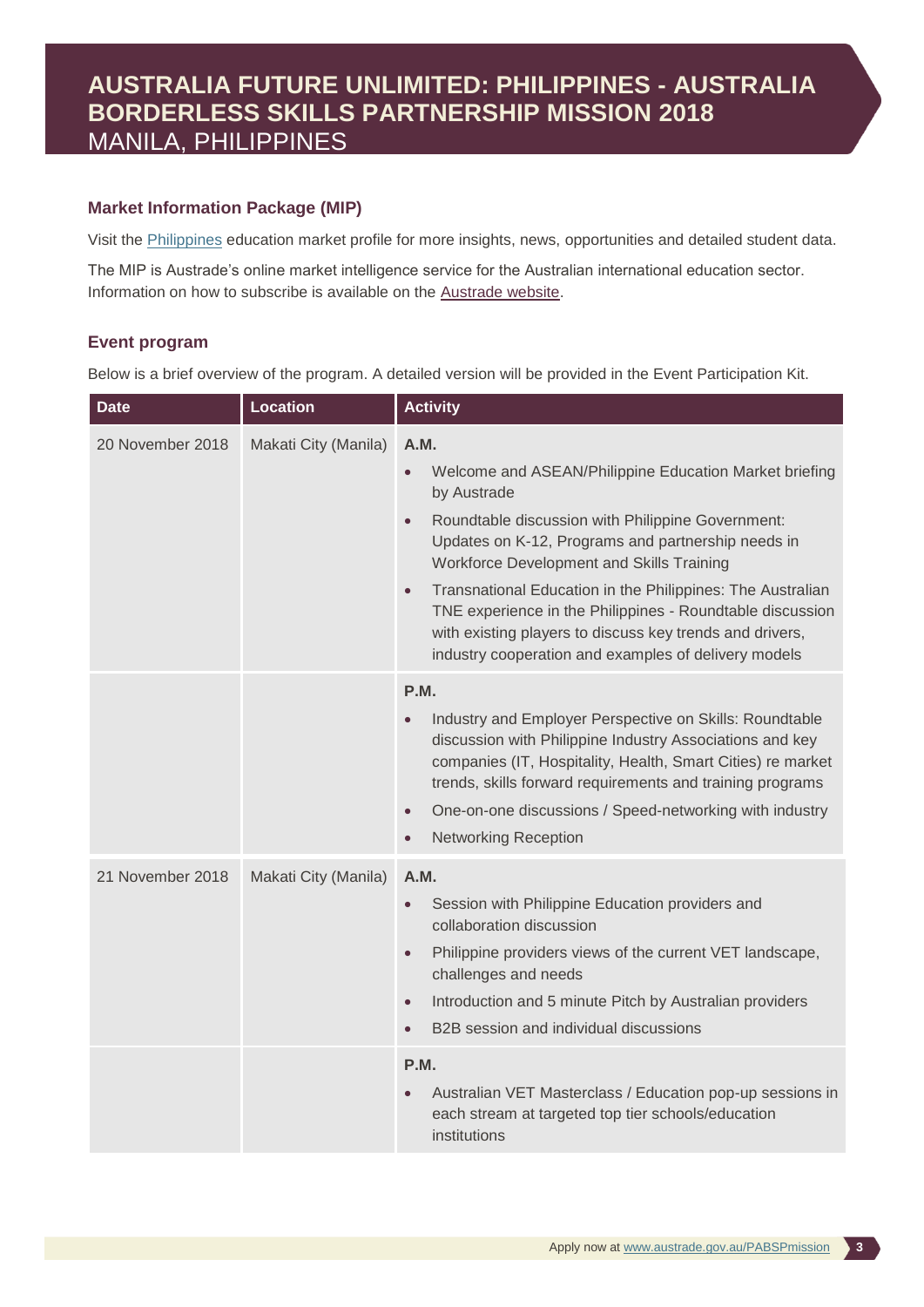## **AUSTRALIA FUTURE UNLIMITED: PHILIPPINES - AUSTRALIA BORDERLESS SKILLS PARTNERSHIP MISSION 2018** MANILA, PHILIPPINES

### **Participation cost**

The total cost per delegate includes direct costs and an Austrade service fee.

|                                        | <b>Total cost</b> | <b>Direct costs</b>                                                                                                                                                                                                        | <b>Austrade service fee</b>                                                                                                                                                                                                                                                                                                                                                                                                                                                                                                                      |
|----------------------------------------|-------------------|----------------------------------------------------------------------------------------------------------------------------------------------------------------------------------------------------------------------------|--------------------------------------------------------------------------------------------------------------------------------------------------------------------------------------------------------------------------------------------------------------------------------------------------------------------------------------------------------------------------------------------------------------------------------------------------------------------------------------------------------------------------------------------------|
| <b>MISSION</b><br><b>PARTICIPATION</b> | A\$2,775          | A\$300 per delegate includes:<br>marketing costs<br>$\bullet$<br>networking reception (catering<br>$\bullet$<br>and venue)<br>ground transport for shared<br>$\bullet$<br>activities<br>administrative costs.<br>$\bullet$ | A\$2,475 (9 hours @ A\$275 per<br>hour) includes:<br>project management of<br><b>Borderless Skills Partnership</b><br><b>Mission</b><br>confirmation of thought leaders<br>and speakers for roundtable<br>discussions<br>market updates and industry<br>$\bullet$<br>briefing in-market<br>organisation of networking<br>function<br>coordination of marketing<br>campaign before, during and<br>after event<br>on-site assistance and<br>management of business-<br>matching<br>coordination and logistics of<br>master class/education pop-up. |

### PAY STRUCTURE:

- FULL PAYMENT: Payment of the full amount must be paid by the date specified in the invoice.
- Please refer to the event [Terms & Conditions](http://www.austrade.gov.au/ArticleDocuments/1422/Austrade-Mission-Agreement.pdf.aspx) for further detail. Non-payment of the deposit or full payment by the applied deadline will result in the forfeit of your reserved place on the event.
- In reference to the event Terms & Conditions the Withdrawal Period is 30 days.
- Additional terms and conditions may also apply. Please refer to the event Terms & Conditions.
- The direct cost and Austrade service fee form part of the total package and you cannot purchase one without the other.
- You may also be eligible to claim some of your marketing and promotion costs associated with this mission through the Export Market Development Grant scheme. For more information visit [www.austrade.gov.au](http://www.austrade.gov.au/) or call 13 28 78.

### Apply online

Apply online at [www.austrade.gov.au/2018PABSPmission](http://www.austrade.gov.au/2018PABSPmission) and our country and industry specialists will review your application. If your application is successful, we will send you an Event Participation Kit to give you all the information you need to prepare. In order to provide the highest level of service to delegates, places are strictly limited.